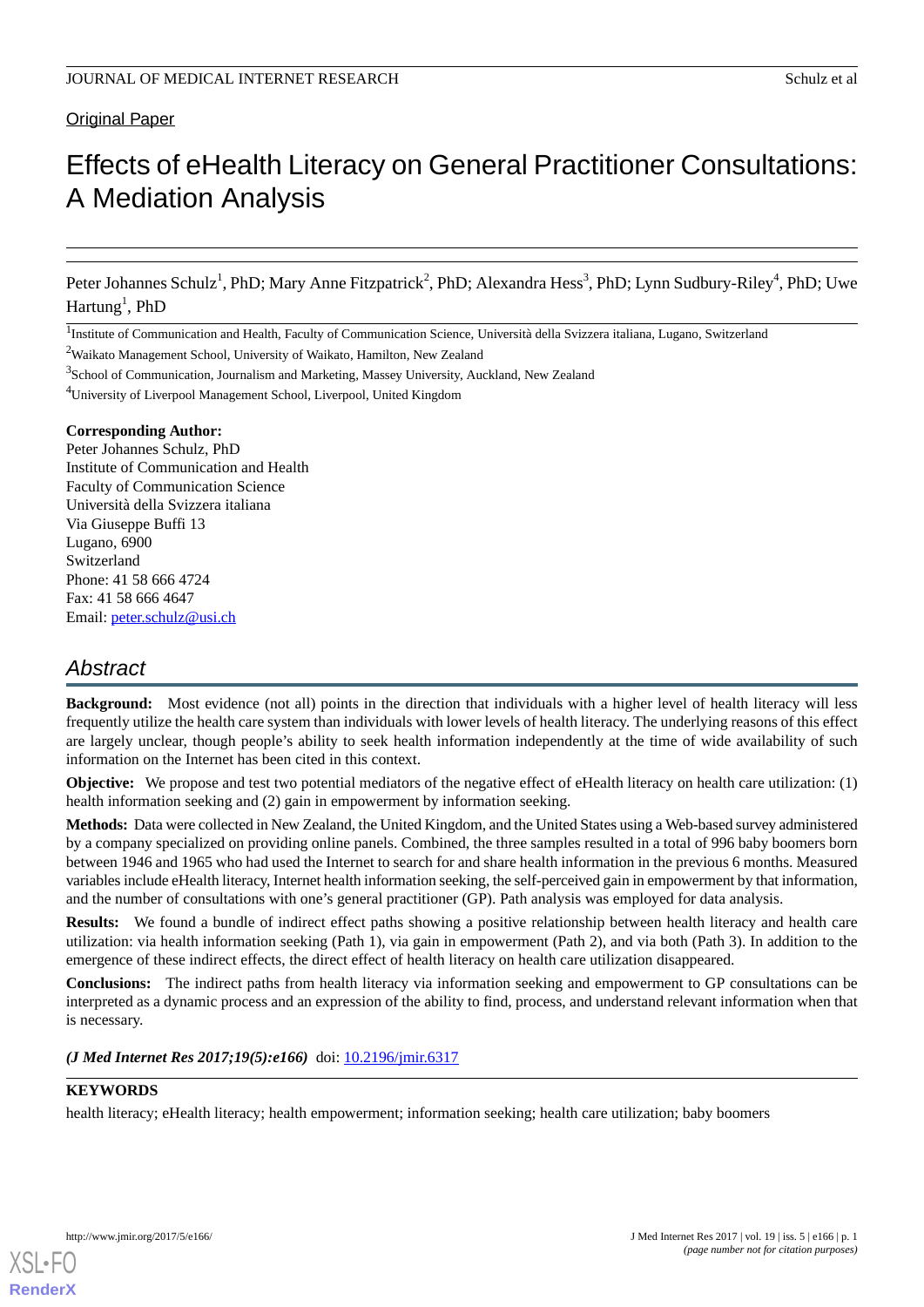# *Introduction*

# **Health Literacy and the Utilization of the Health Care System**

The high attention health communication research pays to health literacy is grounded in a core group of factors positively related to health literacy. Among these factors are self-reported health status [[1-](#page-7-0)[3](#page-7-1)], participation in prevention and screening [\[4](#page-8-0),[5\]](#page-8-1), frequency of exercise  $[6,7]$  $[6,7]$  $[6,7]$  $[6,7]$ , a healthy diet  $[8,9]$  $[8,9]$  $[8,9]$  $[8,9]$ , better management of chronic diseases [[10](#page-8-6)[,11](#page-8-7)], and even lower mortality for individuals with serious conditions [\[6](#page-8-2),[12\]](#page-8-8).

Another key factor on this list is the utilization of the health care system; that is, visits to one's physician or general practitioner (GP) and other health care professionals, visits to accident and emergency facilities, admissions to hospitals, and various health care treatments. The usual implication is that high levels of health literacy are associated with low levels of using the services of the health care system, assuming that lower levels of utilization are a good thing. This assumption is based on the fact that higher utilization of the health care system is generally associated with higher costs [[9,](#page-8-5)[13-](#page-8-9)[16\]](#page-8-10).

Studies provide strong empirical evidence for the inverse relationship of health literacy and health care system utilization in different countries [[17-](#page-8-11)[21](#page-8-12)], across different age-groups [[21](#page-8-12)[,22](#page-8-13)], as well as across different patient groups [\[23](#page-8-14)[-26](#page-8-15)]. Most researchers seem to agree that health literacy affects health care system utilization; however, there are several explanations proposed for this effect. For instance, people with low health literacy skills are understood to have limited abilities to access and understand health information, and to make decisions about their health. According to Baker et al [[22\]](#page-8-13), these people delay seeking care for serious health problems and have poor self-management skills; therefore, they eventually have higher rates of hospitalization and more visits to emergency clinics, both for treatment of serious conditions and for chronic care or conditions that could be more effectively managed by visiting a regular GP and early intervention [[18\]](#page-8-16). Those with inadequate health literacy might not be aware of health services such as screening tests and their role in disease prevention and early diagnosis, and consequently use less preventive care [[20](#page-8-17)[,27](#page-9-0)] and rely more on prescription therapy than prevention [[28\]](#page-9-1). Other researchers contend that patients with low health literacy can feel ashamed or distrustful of the health care system [\[29](#page-9-2)[,30](#page-9-3)] and use more emergency medical care because they do not have a regular GP or health professional [[31\]](#page-9-4).

Several researchers explain the inverse correlation by findings that individuals with high health literacy know more about diseases and self-care, engage in positive health behaviors, use more preventive health care, and have better compliance with medication regimens [[20,](#page-8-17)[32](#page-9-5)]. Rasu et al [[28\]](#page-9-1) agree that high literacy likely goes along with higher use of preventive care and thus, in the long run, with lower utilization; however, upward they point out that the correlation can also be explained by the increasing use of electronic media such as the Internet to help manage symptoms and conditions.

We note that as more studies investigate the relationship between health literacy and health care system utilization in different contexts, important inconsistencies are also being reported. Some studies find no statistically significant evidence of a relationship. For instance, health literacy was not independently associated with utilization of the health care system by adults in Iran [[33\]](#page-9-6). Similarly, researchers did not find health literacy was a barrier to service utilization for adults with addiction [[34\]](#page-9-7) or for caregivers of children with asthma [[35\]](#page-9-8). Finally, some results focus specifically on the association between health literacy and utilization of a specific service within the health care system. For example, health literacy in adult patients presenting to emergency care clinics (Atlanta, United States) was related to hospitalization but not to visits with one's physician [[1](#page-7-0)], whereas another study of respondents with heart failure showed no association between health literacy and hospitalization specifically [\[36](#page-9-9)]. Considered together, such findings highlight the urgent need for more research that investigates the nature of the health literacy-utilization correlation.

This article aimed at contributing to meet that need for a special subset of the two concepts: eHealth literacy rather than general health literacy and number of visits to one's GP as one aspect of utilization of the health system. We chose to study eHealth literacy because the Internet has become one of the primary sources for health information [\[37](#page-9-10)], and versatility in using this source can be expected to affect health decisions, such as the decision between seeking consultation and trying to help yourself.

# **The Relationship between Health Literacy and eHealth Literacy**

We use the broad definition of health literacy cited frequently in the literature: "Health literacy is the degree to which individuals have the basic capacity to obtain, process, and understand basic information and services needed to make appropriate health decisions" [[38\]](#page-9-11). Historically, the ability to read, comprehend, and act on health-related information related primarily to material provided by one's GP or health care organizations. However, broader contemporary definitions of health literacy acknowledge patients initiating their own searches for information, then processing that information, and applying it in their interactions with health care practitioners and with the health care system [[2](#page-7-2)[,37](#page-9-10),[39](#page-9-12)[,40](#page-9-13)]. A consumer behavior with important implications for patient empowerment, patient responsibility, and self-care, patient-initiated information search has been facilitated by the Internet, which continues to make increasing amounts of health information available through an expanding range of Web-based channels and communication technologies. Today, the Internet is a major source of health information [[41\]](#page-9-14) and the impact of Web-based information on patient health behaviors is increasing [[42\]](#page-9-15).

The corresponding abilities and skills needed by people to educate themselves on health matters using the Internet are brought together in the concept of eHealth literacy: the "foundational skill set that underpins the use of information and communication technologies (ICT) for health" [\[43](#page-9-16)]. Regarded as a "metaliteracy" [\[44](#page-9-17)], eHealth literacy combines both specific

 $XS$ -FO **[RenderX](http://www.renderx.com/)**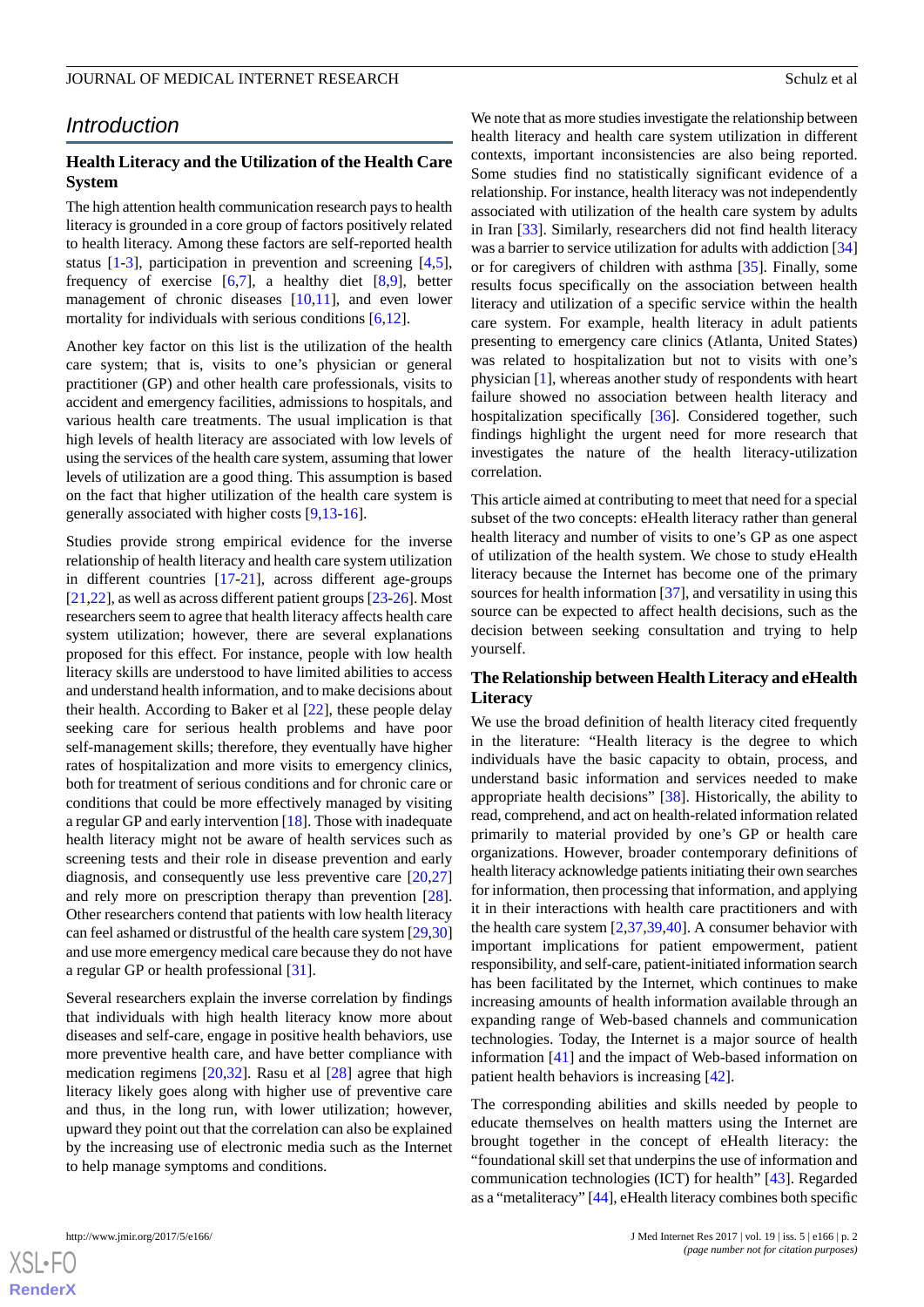and general forms of literacy. Health literacy is one of the three specific sets of skills comprising eHealth literacy, along with computer literacy and science literacy. The general forms include traditional, information, and media literacies. Therefore, whereas health literacy certainly features prominently in eHealth literacy, nevertheless it is just one of six essential literacies. The eHealth literacy concept thus reflects the complexity inherent in the use of Internet information and technologies for health compared with the use of offline resources.

Finally, with health literacy and eHealth literacy presented as distinct but related and also correlated [\[45](#page-9-18),[46\]](#page-9-19) concepts, researchers are now turning their attention to the relationships between eHealth literacy, health-related behaviors, and health outcomes [[47,](#page-9-20)[48](#page-9-21)]. Please note that, because health literacy is a key constituent of eHealth literacy and has a substantial literature, in this paper we draw on relevant research on health literacy as well as more recent studies of eHealth literacy to provide insights and inform our discussion.

In summary, most evidence (but by far not all) points in the direction that there is a negative relationship between the broader concept of health literacy and utilization of the health system, indicating that individuals with a higher level of health literacy will less frequently utilize the health care system than persons with lower levels of health literacy. Moreover, it is largely unclear what the underlying reasons of this relationship are no matter whether positive or negative. We assume these general findings and limitations also apply to eHealth literacy. The situation is equivocal enough to treat the relationship between eHealth literacy and utilization of one's GP services and a possible network of causal relationships behind it as open questions. Consequently, the magnitude and direction of that relationship is, as research question 1 (RQ1), "How is eHealth literacy related to the number of GP consultations a person seeks?," the starting point of our analyses.

# **Mediators of the eHealth Literacy-Utilization Association**

Causality between 2 variables x and y can follow 4 fundamental models: x affects y, y affects x, s affects x and y, and x affects y via m (x affects m and m affects y). The first 2 models capture direct causation in either direction. The third model is a spurious correlation that traces back the original correlation between x and y to a common cause s or any number of common causes s1, s2, s3, and so on. The fourth model divides a possible causation between x and y into 2 or more steps defined by mediating variables or mediators m1, m2, m3, and so on. All explanations summarized thus far posit mediating variables to explain the correlation. This article, therefore, is also concerned with the question of whether mediators can be found that provide a possible explanation for the correlation between eHealth literacy and number of GP visits. It does not stop at positing the role of mediators; it tests some of them.

Numerous studies report links between the general "usage" of Internet health information and various health outcomes such as improved self-care, change of decision about how to treat a condition, asking for a second opinion, improved medication compliance, and less inpatient care [\[49](#page-9-22)]. In relation to eHealth literacy specifically, scholars find that eHealth literacy is

associated with health outcomes for the individual [[50-](#page-9-23)[52\]](#page-10-0). However, little research has investigated the exact nature of the relationships between eHealth literacy and particular health outcomes, especially those at the wider public health level such as utilization of the health care system.

Consequently, in this study we aim to investigate the correlation of eHealth literacy and the number of GP consultations as an aspect of utilization of the health care system. We propose and test two potential mediators: (1) Internet health information seeking and (2) gain in empowerment. Previous research explains a possible effect of health literacy on utilization of the health care system according to people's ability to seek health information independently. For example, recent studies found strong evidence that a higher level of eHealth literacy was associated with an increase in Internet health information seeking behavior [[53](#page-10-1)[,54](#page-10-2)]. More importantly, people with low health literacy skills were less likely to properly evaluate health information presented on the Web [[55-](#page-10-3)[57\]](#page-10-4). We expect therefore that higher eHealth literacy skills are associated with an extended Web-based search for health information.

It is safe to assume that individuals with high eHealth literacy more often make use of this ability and draw more benefit from the information found. Research supports this assumption [[58\]](#page-10-5); for example, Tennant et al [\[52](#page-10-0)] found baby boomers with high level of eHealth literacy use the Internet and social media (Web 2.0) for health-related purposes more than those with lower levels. That is to say, on commonsense grounds as well as corroborating research, we expect a positive relationship between eHealth literacy and intensity of Internet health information search. This expectation is our hypothesis (H1): Individuals who show higher levels of eHealth literacy will more often search for health information on the Internet than individuals with lower levels of eHealth literacy.

If persons with high levels of eHealth literacy do practice more and better self-education in health matters using the Internet, it remains less clear how that affects the utilization of the health care system. One could argue a negative relationship, assuming that health self-education by the Internet may spare a visit to the doctor because a good website might provide the help or advice the individual might have hoped to get from the GP. Self-education may also put a person in a position to make better judgments on the need to consult the doctor. If relatively inconsequential situations in which the individual considers a consultation are more frequent than more serious situations in which she or he does not consult the doctor, the better judgment might reduce the number of visits to one's doctor.

In contrast, a positive relationship could also be argued, implying that successful self-educators turn to the health care system more often. One reason for this could be that their Web-based information seeking behavior makes them aware of medical conditions that are treatable and which would otherwise have just been considered a nuisance. The second reason for a positive relationship could be the explicit advice given by many medical websites to see a doctor in case of doubt whereas explicit advice not to see the doctor occurs less frequently. Hence, the better judgment through self-education might also work in direction of a positive relationship, if not consulting

```
XSL•FO
RenderX
```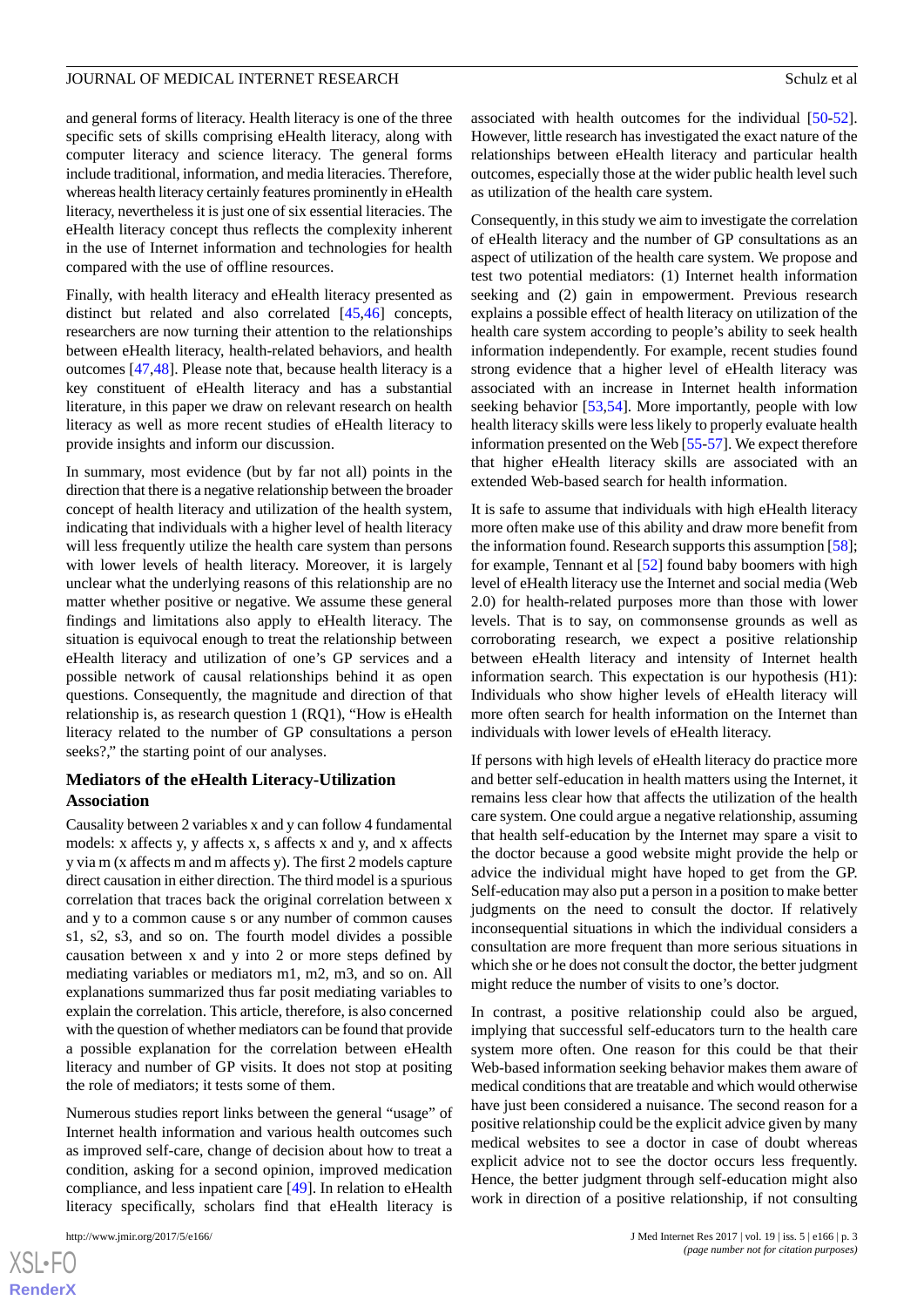one's doctor in serious conditions is the more frequent error, than seeking consultation when it is not necessary.

As both directions are possible and to some degree plausible, we formulate the relationship as research question 2 (RQ2): How does the frequency of the Internet information seeking behavior affect the utilization of the health care system?

Although there is plenty of evidence that the Internet, with its extensive availability of health information, provides many opportunities for people with high literacy skills, less is known about what the precise consequences of the additional information might be, other than being better informed. One possible effect of having Internet access to health information is that consumers are enabled to participate in decisions regarding their health [[59\]](#page-10-6). Following insights from previous studies [\[37](#page-9-10),[60](#page-10-7)[,61](#page-10-8)], we expect that consumers looking on the Web for health information will also be more empowered in the sense that they will consider themselves to be more capable of taking the proper action once they have found useful information on the health condition.

Empowerment is usually defined as the state of having or the process of acquiring mastery over one's own life. If pertaining to health, empowerment is mastery over one's health or the health care decisions one has to face. It can be understood as an objective state but is used in the context of health care most often in a psychological sense as the person's subjective perception of mastery. Self-education might have objective consequences on empowerment, but as most health decisions in acute situations are made consciously, the subjective impression of such consequences becomes important. A person might, through the use of Web-based health content, become more enabled to describe their symptoms, but if she or he is also aware of that improved ability, it might be expected to be translated more easily into behavior.

As with the expectations relating to Internet information search behavior as a mediating factor, we formulate a hypothesis for the effect of eHealth literacy on a mediator, self-perceived gain in empowerment, and a research question for the relationship between the mediator and the ultimate dependent variable, utilization of the health care system. Again, the hypothesis (H2) primarily rests on plausibility: Persons who engage in more Internet health information seeking feel more empowered than persons who seek health information less often on the Internet.

Awareness of an empowering effect of information seeking has different components, among them perceived communicative abilities in dealing with GPs or other health care providers, and a form of self-assuredness in making health decisions by oneself and taking responsibility for one's health. Better communicative abilities can be expected to result in more benefits from consultation with the GP. This suggests a positive association between self-perceived gain in empowerment and utilization of the health care system more generally. In contrast, self-assuredness in taking responsibility for one's health rather suggests the opposite; namely, to stay away from one's doctors. In other words, the direction of the possible association is unclear, resulting in this research question (RQ3): How does self-perceived gain in empowerment from using Internet health information affect the utilization of the health care system?

[XSL](http://www.w3.org/Style/XSL)•FO **[RenderX](http://www.renderx.com/)** To complete the rundown of expectations, we also consider the possibility that perceived gain in empowerment is directly affected by eHealth literacy. It can be assumed that persons with a high ability to find, process, and understand information on health matters will be able to draw the benefit without necessarily reaching high values for actual information seeking. There is some support in the literature for an association between eHealth literacy and concepts related to empowerment, such as self-perceived competence in finding Web-based health information [\[62](#page-10-9)], aptitude, and sophistication in using such information [[51\]](#page-9-24). To consider this possibility we formulate another hypothesis (H3): Persons with a high level of eHealth literacy will report higher gain in empowerment than persons with lower levels of eHealth literacy.

In summary, we investigate three paths of mediating variables that could potentially explain a relationship between eHealth literacy and utilization of the health care system: (1) via intensity of Internet health information seeking, (2) via self-perceived gain in empowerment, and (3) via both, by a path leading to intensity of Internet health information seeking and then to self-perceived gain in empowerment.

#### **Baby Boomers as Sampling Frame**

Hypotheses and research questions were tested on baby boomers; that is, the age cohort born between the end of the Second World War and the advent of pharmaceutical contraceptives in the mid-1960s. This generation is particularly well suited for studying eHealth communication as they were relatively young at the time personal computers began to make their mark on our daily lives and they are now approaching the years when age-related troubles set in, making health a salient subject. Policy makers and health care service providers are particularly concerned at the costs and adequate provision of health care to baby boomers [[63,](#page-10-10)[64](#page-10-11)]. With advances in behavioral health and medicine, as the lifespan of baby boomers increases, so too will their lifetime health care costs and the pressure they exert as a cohort of significant size on the health care system. Moreover, there are mounting concerns about meeting the costs of health conditions such as diabetes and heart disease expected with the escalating number of overweight and obese baby boomers [\[64](#page-10-11)].

Baby boomers are increasingly using the Internet to search for and share health information [[52\]](#page-10-0). For example, more than 88% of US baby boomers use a variety of digital devices to search for relevant Web-based health-related information and services, especially for increasing their knowledge of the prognosis, symptoms, and treatment options for personal health issues [\[65](#page-10-12)]. These emerging patterns of Web-based information seeking and sharing behaviors have immediate implications for health-related concepts such as health literacy and eHealth literacy, patient empowerment, patient autonomy, self-management, patient responsibility, and health outcomes [\[37](#page-9-10),[39\]](#page-9-12). Therefore, there is an urgent need to investigate baby boomers' Web-based health information behaviors to provide a sound empirical base for designing more effective eHealth communication with them as heavy users of the health care system.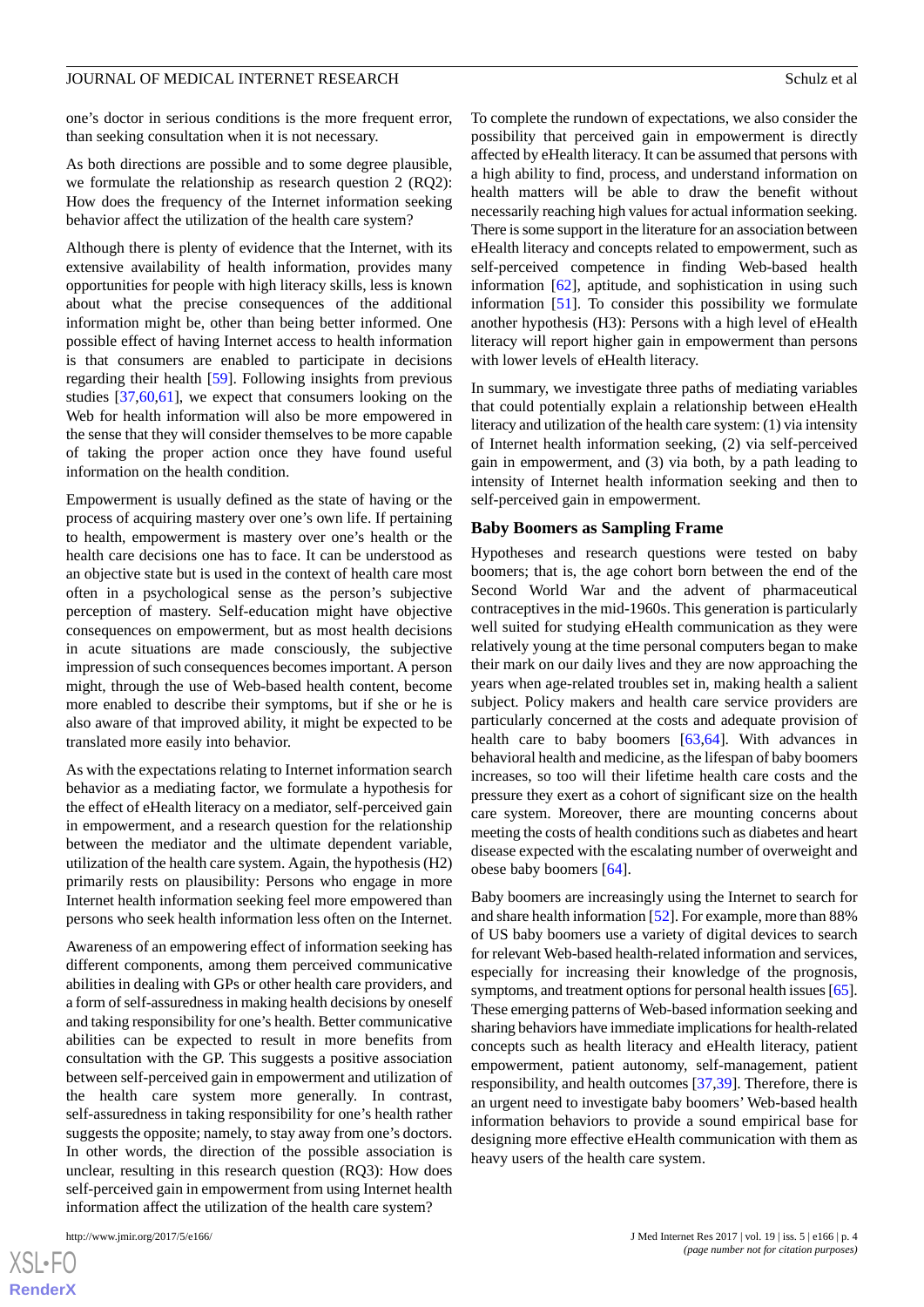# *Methods*

# **Sample**

Data for a cross-sectional study were collected over a 4-month period in New Zealand, the United Kingdom, and the United States. The questionnaire was administered on the Web-based survey platform Qualtrics. The questionnaire was designed purposefully so there would be no "missing data;" a "not applicable" response was provided for suitable questions, and incomplete questionnaires could not be submitted. Baby boomers in each country were selected using the inclusion criteria that they were born between 1946 and 1964, and that they had used the Internet to search for and share health information in the previous 6 months. The link to the questionnaire was distributed to a representative sample stratified in terms of gender, ethnicity, education, income, and location. Approval for the research was obtained by the relevant university ethics committees before the questionnaire was pretested (6 respondents) and pilot-tested (64 respondents). The operative sample included a total of 996 persons (New Zealand, n=276; United Kingdom, n=407; United States, n=313).

Average age was 59.29 (SD 5.43). A little over half of the participants (50.1%, 499/996) were females. The modal educational level was secondary school (41.5%, 413/996); 1.2% (12/996) of the participants had a lower education, whereas 32.3% (322/996) had attended university. As to ethnicity, by far most British respondents were white (95.6%, 389/407), which was also the case for 84.8% (234/276) of the New Zealand and 79.6% (249/313) of the US sample. Almost half of the respondents (44.9%, 447/996) were employed fulltime or part-time, whereas almost a third (31.2%, 311/996) were already retired. The median income was slightly below GDP 20,000 in Britain, slightly above USD 40,000 in the United States, and between NZD 35,000-40,000 in New Zealand.

#### **Measures**

As the measure of eHealth literacy, we used the eHealth Literacy Scale (eHEALS) as devised by Norman and Skinner [\[66](#page-10-13)]. It consists of 8 self-reported items that formulate self-perceived ability and confidence in gathering health information from the Internet. Items are scored on 5-point Likert scales with high scores indicating high agreement with the items and thus high eHealth literacy. The application of the measure produced reliable data (Cronbach alpha=.92, mean=3.69, SD=0.640, N=996).

Internet health information seeking behavior was measured by 4 items formulating different activities that are examples of Web-based information seeking. The items were: "I've looked online to try to diagnose a health condition," "I've researched a health-related product or service online," "I've read or watched someone else's commentary or experience online about health-related issues," and "I've read online reviews or rankings of health care services or treatments." The corresponding question asked about the frequency of these behaviors. Items were measured on 5-point scales ranging from "never" to "very often." The 4-item scales were averaged to achieve our measure of Internet health information seeking behavior. The scale was

found to be reliable (Cronbach alpha=.80, mean=2.49, SD=0.874, N=996).

Self-perceived gain in empowerment was measured by 7 self-designed items formulating self-perceived changes attributed to the use of the Internet. The items were: "I am more aware of my health," "I feel more in control of my health," "I have a better understanding of the condition or disease I have," "I feel more connected to others with a similar problem," "I can communicate more effectively with my health professional(s)," "The quality of the relationship with my health professional(s) has improved," and "I can make better choices about the treatment of health issues." Items were scored on 5-point Likert scales with high scores indicating high agreement with the items and thus high self-perceived gain in empowerment. Using the measure produced reliable data (Cronbach alpha=.88, mean=3.59, SD=0.647, N=996).

Utilization of the health care system, our dependent variable was measured (as mentioned) by a single item inquiring about the number of medical consultations with one's GP in the past year coded as 0, 1, 2, 3, 4, 5 to 9, and 10 or more. Presence of chronic disease, recoded as a binary variable from a question inquiring about 10 different chronic diseases, was used as a control variable in the ensuing analyses.

#### **Data Analysis**

First we conducted a set of preliminary analyses including descriptive data examination, outliers, and nonnormality checks. Given this was a Web-based survey, no variables showed missing data. Second, descriptive statistics and Pearson product-moment correlation analyses were computed to determine univariate and bivariate relations among the variables in our study.

A serial mediation analysis, sometimes described as multiple-step multiple mediation [[67\]](#page-10-14), was conducted using the SPSS macro PROCESS [[68\]](#page-10-15) (model 6) with the 2 variables, Internet health information seeking behavior and self-perceived gain in empowerment, as mediators in the analysis. We used bootstrapping in the analysis to obtain bias-corrected 95% CIs for the total direct and indirect effect (ie, total mediated effect) and the specific indirect effects.

Mediation analysis used ordinary least squares path analysis. Three paths were included by which eHealth literacy may indirectly influence people to visit a GP. The first leads from eHealth literacy to GP visits via Internet information seeking behavior: those people who show higher levels of eHealth literacy are assumed to look more often for health information on the Internet and the Web-based search behavior is associated with the number of GP visits. Second, people with higher eHealth literacy levels also felt more empowered to make good health-related decisions, which in turn is assumed to affect the number of visits of the GP. Third, more eHealth literate people look for more health information on the Web, which in turn led them report a higher level of empowerment, which also is assumed to affect the number of GP visits.



 $XSI - F($ **[RenderX](http://www.renderx.com/)**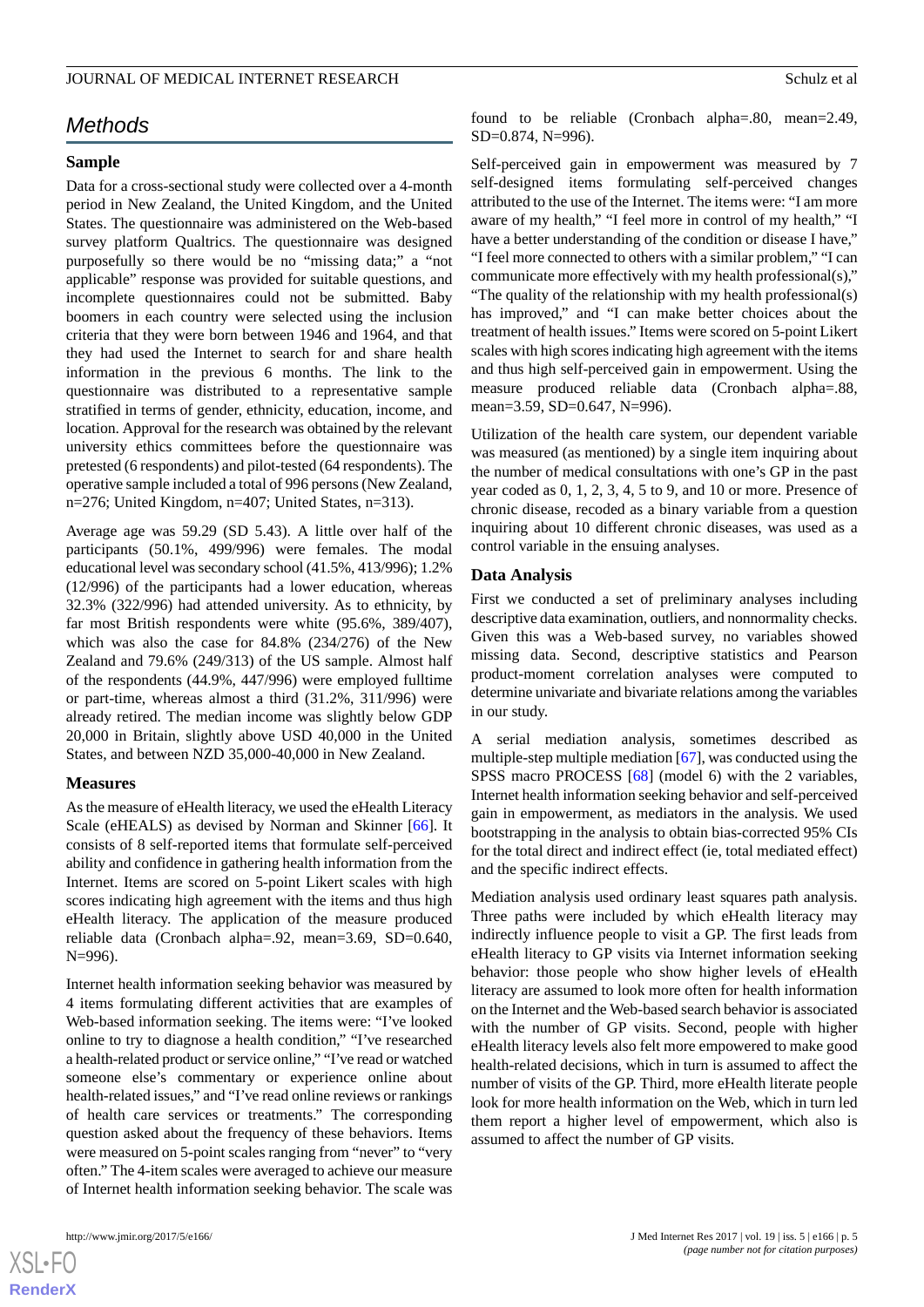# *Results*

Significant bivariate relationships between the main study variables—eHealth literacy, Internet health information seeking behavior, self-perceived gain in empowerment, and number of GP consultations— were detected. The strongest relationships were found between Internet health information seeking behavior and perceived gain in empowerment (*r*=.55), eHealth literacy and perceived gain in empowerment (*r*=.49), and eHealth literacy and Internet health information seeking behavior (*r*=.40), whereas the weakest association was between eHealth literacy and utilization of the health care system (*r*=.09).

The paths for the full model are represented in [Figures 1](#page-5-0) and [2](#page-5-1), the corresponding coefficients in [Table 1.](#page-6-0) In the first model, number of GP consultations was predicted by eHealth literacy and the covariate chronic disease (illustrated in [Figure 1\)](#page-5-0), whereas the 2 mediator variables, Internet health information seeking  $(M_1)$ , and self-perceived gain in empowerment  $(M_2)$ , are excluded. The total association, c, between eHealth literacy and health system utilization is  $0.009$  (beta= $0.246$ ,  $t_{994}$ = $2.926$ , *P*=.004). So, levels of eHealth literacy are very weakly but statistically significantly associated positively with health system utilization. In the second step, the 2 mediators were included in the model (illustrated in [Figure 2](#page-5-1)). The first indirect path of eHealth literacy through Internet health information seeking to

#### <span id="page-5-0"></span>Figure 1. Simple regression model of GP visits on eHealth literacy.

number of GP consultations was significant and positive  $(a_1b_1=0.1806; 95\% \text{ CI} = 0.0993-0.2658)$ . The second indirect path connects eHealth literacy to GP visits through the second mediator perceived empowerment; it was also significant and positive  $(a_2b_2=0.1595; 95\% \text{ CI} = 0.0898-0.2398)$ . Finally, the third specific path runs from eHealth literacy to Internet health information seeking to perceived gain in empowerment and to GP visits and is 0.0844 (95% CI=0.0481-0.1289); that is, significant and positive also. Taking together all specific indirect effects, that are paths  $a_1b_1$ ,  $a_2b_2$ , and  $a_1$ ,  $d_{21}$ ,  $b_2$ , the sum of all three specific indirect effects modeled amounted to 0.4245, which was different from zero as determined by the bootstrap CI which does not contain a zero (95% CI=0.3297-0.5325; [Table](#page-6-1) [2\)](#page-6-1). When adding the mediators to our model, the direct path from eHealth literacy to health system utilization, c, acquired a negative sign but became statistically indistinguishable from zero (*P*=.12)

With regard to our hypotheses and research questions, H1, H2, and H3 were all supported, meaning that higher eHealth literacy went along with more Internet health information seeking and self-perceived gain in empowerment, and that Internet health information seeking was associated with empowerment. RQ2 and RQ3 are answered in the positive: both Internet health information seeking and enhanced empowerment were associated with increased utilization of the health care system. RQ1 will be discussed in the following section.

<span id="page-5-1"></span>

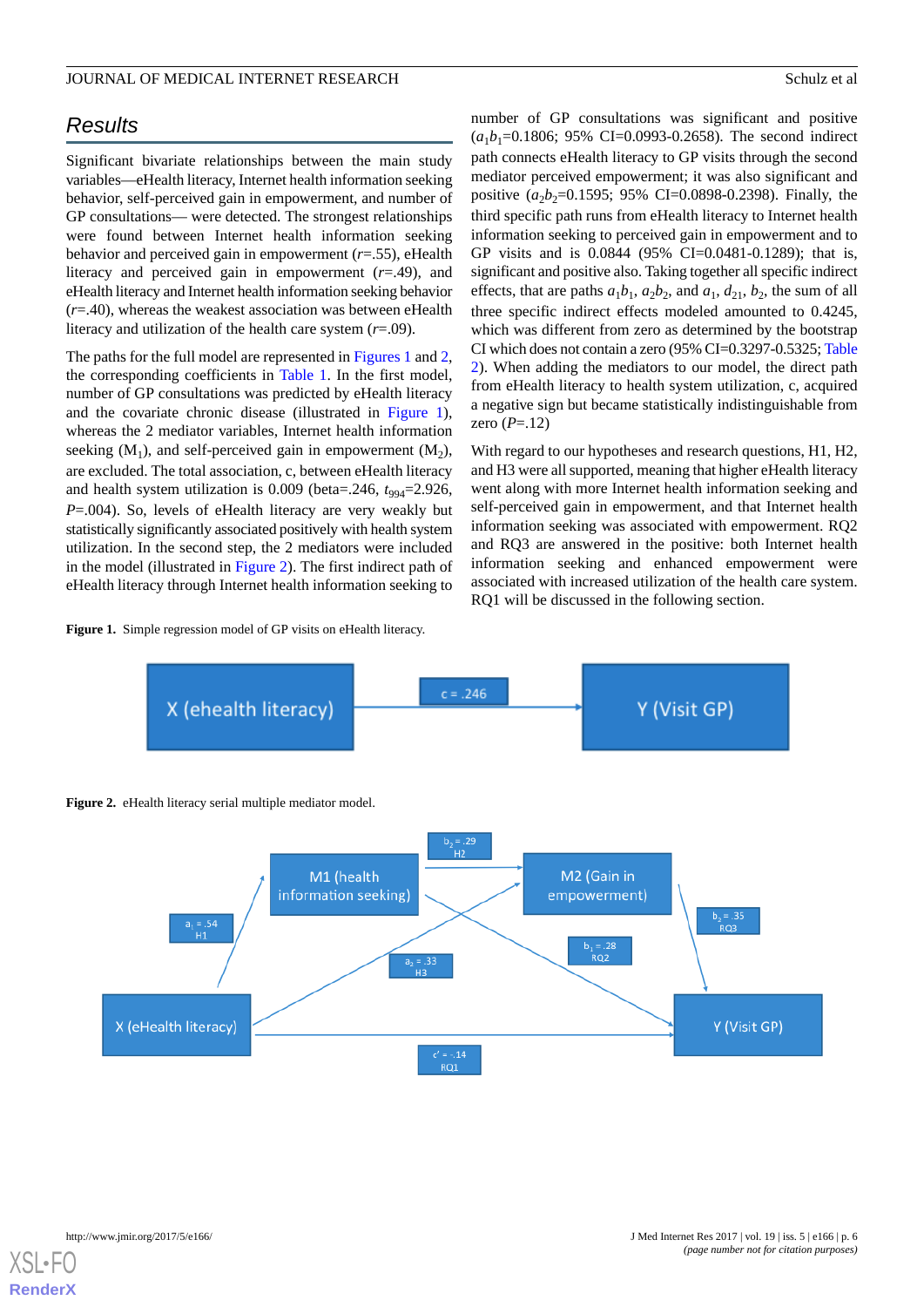<span id="page-6-0"></span>**Table 1.** Regression coefficients, standard errors, and model summary information for the baby boomer serial multiple mediator model.

| Antecedent                    | Consequence                           |                   |         |                                        |                   |           |                                      |                   |         |
|-------------------------------|---------------------------------------|-------------------|---------|----------------------------------------|-------------------|-----------|--------------------------------------|-------------------|---------|
|                               | $M_1$ (search behavior)               |                   |         | M <sub>2</sub> (gain in empowerment)   |                   |           | Y (general practitioner visits)      |                   |         |
|                               | Coefficient                           | Standard<br>error | P value | Coefficient                            | Standard<br>error | $P$ value | Coefficient                          | Standard<br>error | P value |
| X (eHealth-literacy)          | .558                                  | 0.041             | < 0.001 | .324                                   | 0.027             | < 0.001   | $-0.139$                             | 0.091             | .12     |
| $M_1$ (search behavior)       | $\overline{\phantom{0}}$              |                   |         | .307                                   | 0.020             | < 0.001   | .324                                 | 0.067             | < 0.001 |
| $M_2$ (gain in empowerment) – |                                       |                   |         |                                        |                   | -         | .492                                 | 0.098             | < 0.001 |
| Covariate health              | .036                                  | 0.025             | .16     | $-0.004$                               | 0.016             | .81       | .480                                 | 0.048             | < 0.001 |
| Constant                      | .435                                  | 0.173             | .01     | 1.606                                  | 0.107             | < 0.001   | $-0.223$                             | 0.365             | .54     |
|                               | $R^2$ =0.1591                         |                   |         | $R^2 = 0.391$                          |                   |           | $R^2 = 0.171$                        |                   |         |
|                               | $F_{2.993} = 93.973$<br>$P\leq 0.001$ |                   |         | $F_{3.992} = 212.159$<br>$P\leq 0.001$ |                   |           | $F_{4,991} = 51.009$<br>$P\leq 0.01$ |                   |         |

<span id="page-6-1"></span>**Table 2.** Total, direct and indirect effects of eHealth literacy on general practitioner visits.

| Type of effect                                                                 | Effect size | 95% CI              |
|--------------------------------------------------------------------------------|-------------|---------------------|
| Total effect of eHealth literacy on GP <sup>a</sup> visits                     | 0.2859      | 0.1281-0.4437       |
| Direct effect of eHealth literacy on GP visits                                 | $-0.1386$   | $-0.3149$ to 0.0377 |
| Total indirect effects of eHealth literacy on GP visits                        | 0.4245      | 0.3297-0.5325       |
| Path 1: eHealth literacy≥search behavior≥GP visits                             | 0.1806      | 0.0993-0.2658       |
| Path 2: eHealth literacy earch behavior equipment per proport $\geq$ GP visits | 0.0844      | 0.0481-0.1289       |
| Path 3: eHealth literacy≥gain in empowerment≥GP visits                         | 0.1595      | 0.0898-0.2398       |

<sup>a</sup>GP: general practitioner.

# *Discussion*

#### **Principal Findings**

Mediation analysis usually aims at explaining some covariance between 2 variables by the influence of third variables that function as mediators. One usually finds a part of the original covariance being explained by the mediator or mediators. Our analysis is unusual in that not only was a part of the positive relationship between eHealth literacy and utilization of GP health care services explained by an indirect path, but that the indirect paths explain much more variance and eliminated the direct relationship between health literacy and utilization.

To be more precise: we investigated the way how eHealth literacy might be related with utilization of the health care system. We argued that people with higher eHealth literacy skills will turn to the Internet more often for important health information relative to those who score lower on the eHealth literacy measure, which would in turn increase their gain in empowerment, which in turn will translate into a higher number of visits of the GP. That is to say, health literacy is modeled to exert an effect on utilization of the health care system indirectly through 2 mediators: Internet health information seeking, and gain in empowerment.

The first indirect effect (path 1) is the one of eHealth literacy on Internet health information seeking. Those who show higher eHealth literacy skills were also more likely to look for health

[XSL](http://www.w3.org/Style/XSL)•FO **[RenderX](http://www.renderx.com/)**

information on the Internet, and the increased search was associated with more GP visits independent of gain in empowerment. Second, another indirect effect (path 2) describes how higher level of eHealth literacy leads to a higher number of GP visits through increased search for health information on the Internet, which in turn is associated with a gain in empowerment. A third indirect effect is presented by path 3, that is, the impact of higher levels of eHealth literacy on GP visits via increased empowerment. This effect is independent of Internet health information seeking. Relative to those patients who show low levels of eHealth literacy, skillful people are more likely to consider themselves also as capable to judge whether they need to have an interaction with a GP or not, which in turn is associated with more visits.

In addition to this bundle of indirect effects, we did not find a direct effect of eHealth literacy on health care system utilization. This suggests that those who are less eHealth literate but do search for health information on the Internet and consider themselves as much empowered as those with higher levels of eHealth literacy will visit their GPs as often as those who are more literate. This effect, though, is not statistically significant if one controls also for the health status (chronic disease) of people. In other words, keeping constant Internet health information seeking behavior and empowerment, the number of GP consultations is independent of eHealth literacy.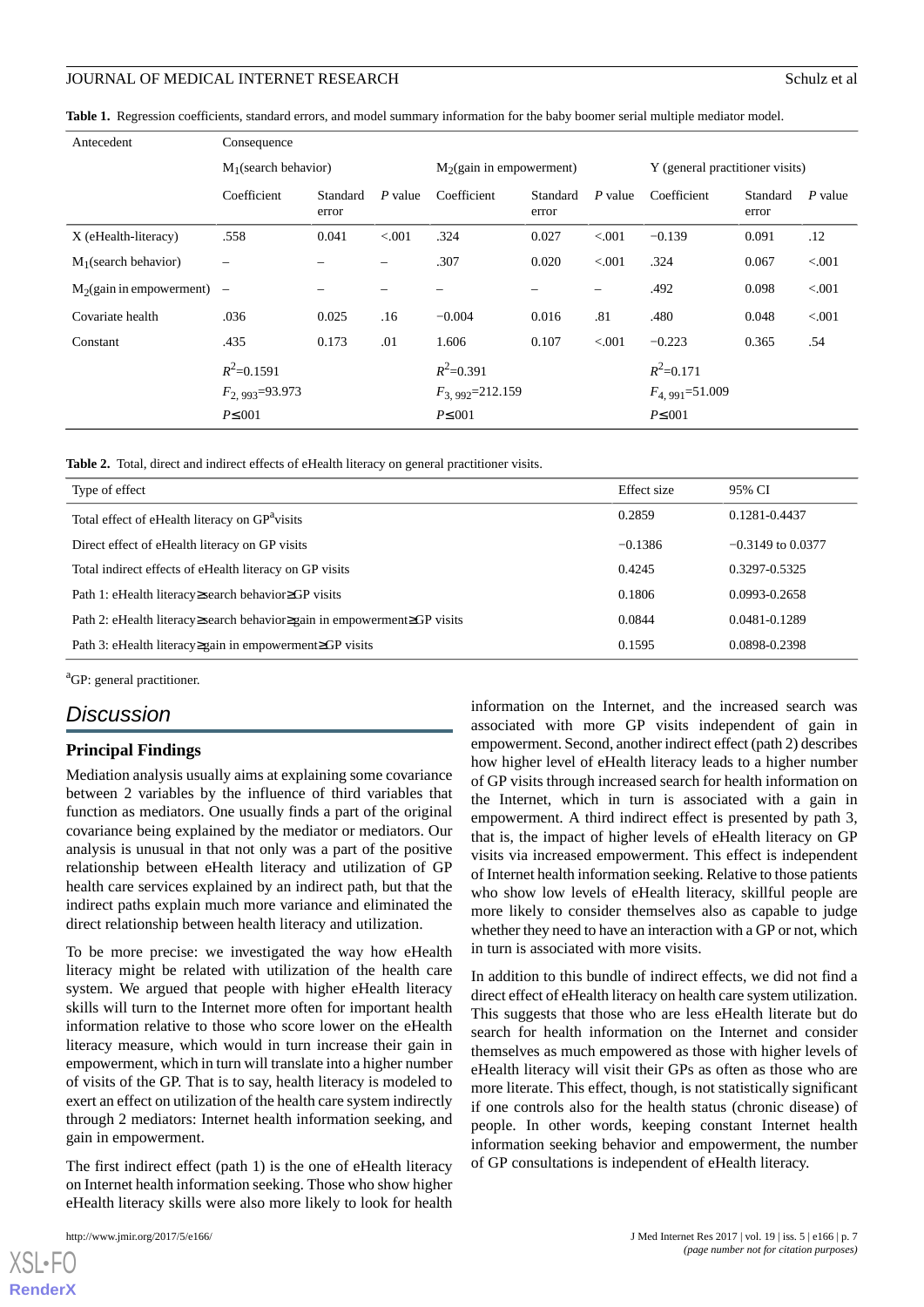The complete model up go posits that persons with high eHealth literacy tend to see their GP more often in as much as they seek health information on the Internet on their own or feel empowered by their Web-based information search (either directly or as a consequence of increased search behavior). This finding can be interpreted as an expression of a more dynamic element in eHealth literacy involved in the use of information and communication technologies to find relevant health information on the Web when that is necessary. It might lead to more GP visits by persons with high eHealth literacy because they have enabled themselves to make that decision.

Establishing link between eHealth literacy and utilization of health care services is the unique contribution of this research. In research into health literacy that featured an analysis structurally very similar to ours (though using performance-based measures for health literacy), Cho et al [\[32](#page-9-5)] found that, contrary to their expectation, neither disease knowledge, nor health behaviors, nor prevention behaviors, nor health status mediated the negative relationship between broad health literacy and utilization of the health care system. In addition to the fundamentally different results, Cho and colleagues used a different measure for utilization: hospitalization and emergency help seeking. Thus, their research does not help us to assess whether our mediators play a similar role in other studies. However, it does suggest that finding mediators of the strength we detected is unusual.

The indirect positive paths can be interpreted as indicating an improved capability in people with high eHealth literacy to distinguish serious illnesses from less consequential conditions.

In a somewhat serious health situation, people with high eHealth literacy will understand they need to act; for example, they will try to educate themselves on the Internet and consult their doctor. A heightened sense of empowerment, which is an integral part of the system of paths our results show, fits well with this kind of behavior. It might even be that, in contrast to the model presented here, a functional rather than a causal explanation of the correlation between Internet health information seeking and visits to the GP might be at work: those people with high eHealth literacy in a more serious condition already know they have to see their doctor and they use the Internet's potential for self-education as preparation, in order to optimize the consultation.

Our results also highlight the relationship between eHealth literacy and empowerment. Schulz and Nakamoto [\[37](#page-9-10)] have conceptualized a model of this relationship for general health literacy and empowerment that holds that the two are not necessarily linked, as is often assumed explicitly or implicitly. Applied to eHealth literacy, the empowerment model clearly addresses the concern that high levels of empowerment in combination with lower levels of eHealth literacy mean patients are likely to make decisions that are harmful to themselves. Empowerment gives them the will to make their own decisions and low eHealth literacy prevents them from choosing the right alternative. The relationship between empowerment and eHealth literacy in this study eases that concern to some degree, as does the positive association of sense of empowerment and GP visits. Both findings emphasize a much more encouraging combination in the empowerment model: high empowerment and high eHealth literacy.

# **Limitations**

It might be considered a weakness of this study that it appears to treat eHealth literacy as a stand-in for the broader concept of health literacy in general. In addition to the arguments already mentioned in the text before, there is one more justification for referring to both health literacy and eHealth literacy. The measurement of health literacy is increasingly dominated by self-report measures that reach beyond the simple concept of functional health literacy but still correlate with the respective established measures covering that simple concept, such as the Short Test of Functional Health Literacy in Adults (S-TOFHLA). The measure of eHealth literacy is also based on self-reports, which establishes yet another link to the broader concept of health literacy.

Another limitation is that the utilization of the health care system is measured only with one item, number of GP consultations. A broader operationalization is to be achieved in the future.

# **Suggestions for Further Research**

First, further research should try and identify more variables that might mediate the relationship between health literacy and health care utilization. Second, the interpretations forwarded in the discussion (as related to the dynamic nature of health literacy and the severity of the medical condition) should be put to empirical test.

# <span id="page-7-0"></span>**Conflicts of Interest**

<span id="page-7-2"></span>None declared.

### <span id="page-7-1"></span>**References**

- 1. Baker DW, Parker RM, Williams MV, Clark WS, Nurss J. The relationship of patient reading ability to self-reported health and use of health services. Am J Public Health 1997 Jun;87(6):1027-1030. [Medline: [9224190](http://www.ncbi.nlm.nih.gov/entrez/query.fcgi?cmd=Retrieve&db=PubMed&list_uids=9224190&dopt=Abstract)]
- 2. Nutbeam D. The evolving concept of health literacy. Soc Sci Med 2008 Dec;67(12):2072-2078. [doi: [10.1016/j.socscimed.2008.09.050](http://dx.doi.org/10.1016/j.socscimed.2008.09.050)] [Medline: [18952344](http://www.ncbi.nlm.nih.gov/entrez/query.fcgi?cmd=Retrieve&db=PubMed&list_uids=18952344&dopt=Abstract)]
- 3. Ownby RL, Acevedo A, Jacobs RJ, Caballero J, Waldrop-Valverde D. Quality of life, health status, and health service utilization related to a new measure of health literacy: FLIGHT/VIDAS. Patient Educ Couns 2014 Sep;96(3):404-410 [[FREE Full text](http://europepmc.org/abstract/MED/24856447)] [doi: [10.1016/j.pec.2014.05.005](http://dx.doi.org/10.1016/j.pec.2014.05.005)] [Medline: [24856447](http://www.ncbi.nlm.nih.gov/entrez/query.fcgi?cmd=Retrieve&db=PubMed&list_uids=24856447&dopt=Abstract)]

 $XS$ -FO **[RenderX](http://www.renderx.com/)**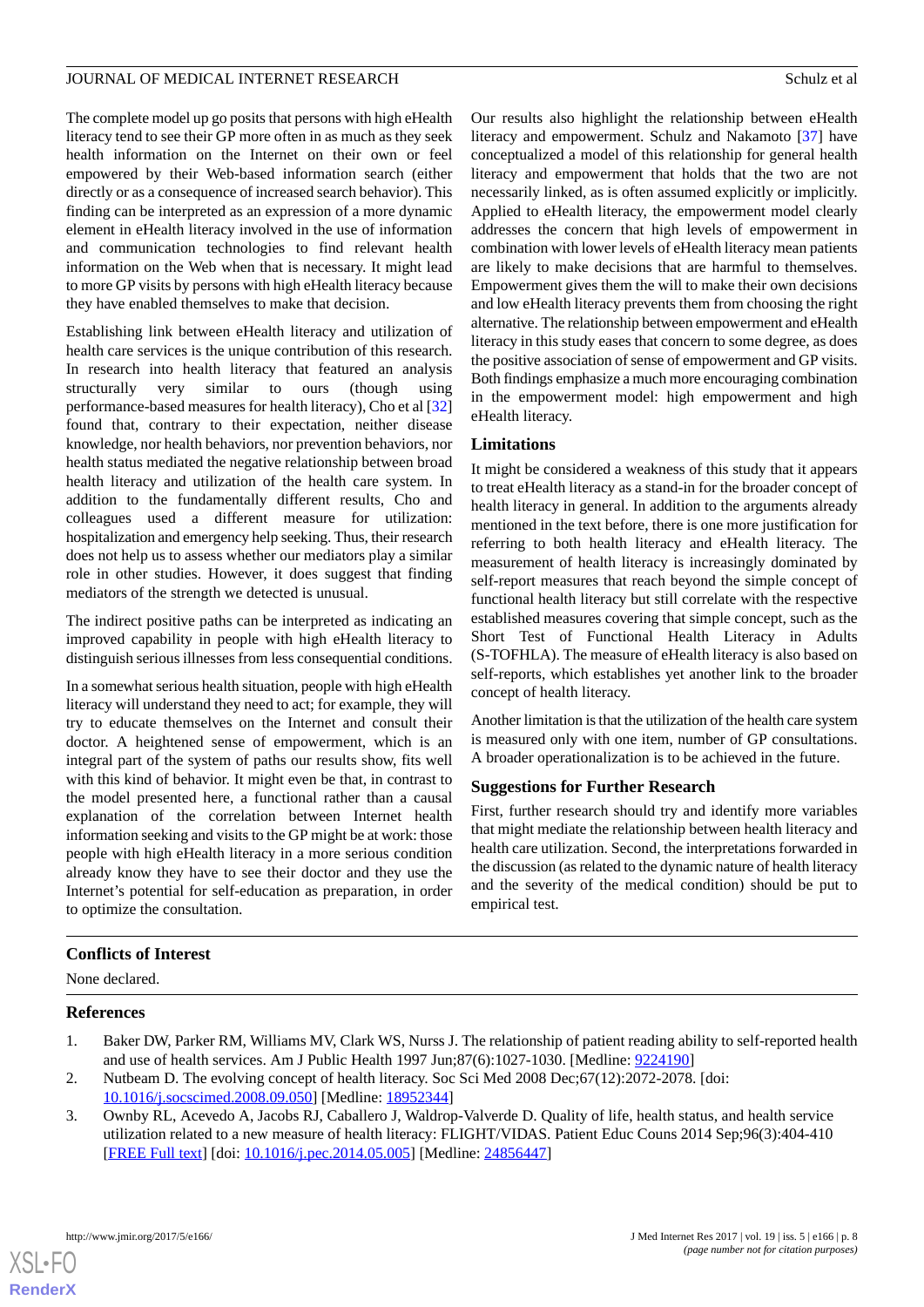- <span id="page-8-0"></span>4. Berkman ND, Sheridan SL, Donahue KE, Halpern DJ, Crotty K. Low health literacy and health outcomes: an updated systematic review. Ann Intern Med 2011 Jul 19;155(2):97-107. [doi: [10.7326/0003-4819-155-2-201107190-00005](http://dx.doi.org/10.7326/0003-4819-155-2-201107190-00005)] [Medline: [21768583](http://www.ncbi.nlm.nih.gov/entrez/query.fcgi?cmd=Retrieve&db=PubMed&list_uids=21768583&dopt=Abstract)]
- <span id="page-8-1"></span>5. von Wagner C, Semmler C, Good A, Wardle J. Health literacy and self-efficacy for participating in colorectal cancer screening: the role of information processing. Patient Educ Couns 2009 Jun;75(3):352-357. [doi: [10.1016/j.pec.2009.03.015](http://dx.doi.org/10.1016/j.pec.2009.03.015)] [Medline: [19386461](http://www.ncbi.nlm.nih.gov/entrez/query.fcgi?cmd=Retrieve&db=PubMed&list_uids=19386461&dopt=Abstract)]
- <span id="page-8-3"></span><span id="page-8-2"></span>6. Bostock S, Steptoe A. Association between low functional health literacy and mortality in older adults: longitudinal cohort study. BMJ 2012;344:e1602 [\[FREE Full text\]](http://www.bmj.com/cgi/pmidlookup?view=long&pmid=22422872) [Medline: [22422872\]](http://www.ncbi.nlm.nih.gov/entrez/query.fcgi?cmd=Retrieve&db=PubMed&list_uids=22422872&dopt=Abstract)
- <span id="page-8-4"></span>7. von Wagner C, Knight K, Steptoe A, Wardle J. Functional health literacy and health-promoting behaviour in a national sample of British adults. J Epidemiol Community Health 2007 Dec;61(12):1086-1090 [[FREE Full text](http://europepmc.org/abstract/MED/18000132)] [doi: [10.1136/jech.2006.053967\]](http://dx.doi.org/10.1136/jech.2006.053967) [Medline: [18000132](http://www.ncbi.nlm.nih.gov/entrez/query.fcgi?cmd=Retrieve&db=PubMed&list_uids=18000132&dopt=Abstract)]
- <span id="page-8-5"></span>8. Velardo S. The nuances of health literacy, nutrition literacy, and food literacy. J Nutr Educ Behav 2015;47(4):385-9.e1. [doi: [10.1016/j.jneb.2015.04.328\]](http://dx.doi.org/10.1016/j.jneb.2015.04.328) [Medline: [26026651\]](http://www.ncbi.nlm.nih.gov/entrez/query.fcgi?cmd=Retrieve&db=PubMed&list_uids=26026651&dopt=Abstract)
- <span id="page-8-6"></span>9. World Health Organization (WHO). Health literacy: the solid facts URL: [http://www.euro.who.int/\\_\\_data/assets/pdf\\_file/](http://www.euro.who.int/__data/assets/pdf_file/0008/190655/e96854.pdf) [0008/190655/e96854.pdf](http://www.euro.who.int/__data/assets/pdf_file/0008/190655/e96854.pdf) [accessed 2017-04-21] [\[WebCite Cache ID 6pt5f1QPd](http://www.webcitation.org/

                                            6pt5f1QPd)]
- <span id="page-8-7"></span>10. Heijmans M, Waverijn G, Rademakers J, van der Vaart R, Rijken M. Functional, communicative and critical health literacy of chronic disease patients and their importance for self-management. Patient Educ Couns 2015 Jan;98(1):41-48. [doi: [10.1016/j.pec.2014.10.006\]](http://dx.doi.org/10.1016/j.pec.2014.10.006) [Medline: [25455794](http://www.ncbi.nlm.nih.gov/entrez/query.fcgi?cmd=Retrieve&db=PubMed&list_uids=25455794&dopt=Abstract)]
- <span id="page-8-8"></span>11. Lambert K, Mullan J, Mansfield K, Lonergan M. A cross-sectional comparison of health literacy deficits among patients with chronic kidney disease. J Health Commun 2015;20 Suppl 2:16-23. [doi: [10.1080/10810730.2015.1080329\]](http://dx.doi.org/10.1080/10810730.2015.1080329) [Medline: [26513027](http://www.ncbi.nlm.nih.gov/entrez/query.fcgi?cmd=Retrieve&db=PubMed&list_uids=26513027&dopt=Abstract)]
- <span id="page-8-9"></span>12. Moser DK, Robinson S, Biddle MJ, Pelter MM, Nesbitt TS, Southard J, et al. Health literacy predicts morbidity and mortality in rural patients with heart failure. J Card Fail 2015 Aug;21(8):612-618. [doi: [10.1016/j.cardfail.2015.04.004\]](http://dx.doi.org/10.1016/j.cardfail.2015.04.004) [Medline: [25908018](http://www.ncbi.nlm.nih.gov/entrez/query.fcgi?cmd=Retrieve&db=PubMed&list_uids=25908018&dopt=Abstract)]
- 13. Lee SY, Arozullah AM, Cho YI. Health literacy, social support, and health: a research agenda. Soc Sci Med 2004 Apr;58(7):1309-1321. [doi: [10.1016/S0277-9536\(03\)00329-0](http://dx.doi.org/10.1016/S0277-9536(03)00329-0)] [Medline: [14759678\]](http://www.ncbi.nlm.nih.gov/entrez/query.fcgi?cmd=Retrieve&db=PubMed&list_uids=14759678&dopt=Abstract)
- <span id="page-8-10"></span>14. Weiss BD, Palmer R. Relationship between health care costs and very low literacy skills in a medically needy and indigent Medicaid population. J Am Board Fam Pract 2004;17(1):44-47 [[FREE Full text](http://www.jabfm.org/cgi/pmidlookup?view=long&pmid=15014052)] [Medline: [15014052](http://www.ncbi.nlm.nih.gov/entrez/query.fcgi?cmd=Retrieve&db=PubMed&list_uids=15014052&dopt=Abstract)]
- 15. Eichler K, Wieser S, Brügger U. The costs of limited health literacy: a systematic review. Int J Public Health 2009;54(5):313-324 [[FREE Full text](http://europepmc.org/abstract/MED/19644651)] [doi: [10.1007/s00038-009-0058-2\]](http://dx.doi.org/10.1007/s00038-009-0058-2) [Medline: [19644651](http://www.ncbi.nlm.nih.gov/entrez/query.fcgi?cmd=Retrieve&db=PubMed&list_uids=19644651&dopt=Abstract)]
- <span id="page-8-16"></span><span id="page-8-11"></span>16. Mantwill S, Schulz PJ. Low health literacy associated with higher medication costs in patients with type 2 diabetes mellitus: evidence from matched survey and health insurance data. Patient Educ Couns 2015;98:1625-1630. [doi: [10.1016/j.pec.2015.07.006\]](http://dx.doi.org/10.1016/j.pec.2015.07.006) [Medline: [26198546](http://www.ncbi.nlm.nih.gov/entrez/query.fcgi?cmd=Retrieve&db=PubMed&list_uids=26198546&dopt=Abstract)]
- 17. Baker DW, Parker RM, Williams MV, Clark WS. Health literacy and the risk of hospital admission. J Gen Intern Med 1998 Dec;13(12):791-798 [\[FREE Full text\]](http://onlinelibrary.wiley.com/resolve/openurl?genre=article&sid=nlm:pubmed&issn=0884-8734&date=1998&volume=13&issue=12&spage=791) [Medline: [9844076\]](http://www.ncbi.nlm.nih.gov/entrez/query.fcgi?cmd=Retrieve&db=PubMed&list_uids=9844076&dopt=Abstract)
- <span id="page-8-17"></span>18. Hardie NA, Kyanko K, Busch S, Losasso AT, Levin RA. Health literacy and health care spending and utilization in a consumer-driven health plan. J Health Commun 2011;16 Suppl 3:308-321. [doi: [10.1080/10810730.2011.604703\]](http://dx.doi.org/10.1080/10810730.2011.604703) [Medline: [21951260](http://www.ncbi.nlm.nih.gov/entrez/query.fcgi?cmd=Retrieve&db=PubMed&list_uids=21951260&dopt=Abstract)]
- <span id="page-8-12"></span>19. Wolf MS, Gazmararian JA, Baker DW. Health literacy and health risk behaviors among older adults. Am J Prev Med 2007 Jan;32(1):19-24. [doi: [10.1016/j.amepre.2006.08.024](http://dx.doi.org/10.1016/j.amepre.2006.08.024)] [Medline: [17184964](http://www.ncbi.nlm.nih.gov/entrez/query.fcgi?cmd=Retrieve&db=PubMed&list_uids=17184964&dopt=Abstract)]
- <span id="page-8-13"></span>20. Chen JZ, Hsu HC, Tung HJ, Pan LY. Effects of health literacy to self-efficacy and preventive care utilization among older adults. Geriatr Gerontol Int 2013 Jan;13(1):70-76. [doi: [10.1111/j.1447-0594.2012.00862.x](http://dx.doi.org/10.1111/j.1447-0594.2012.00862.x)] [Medline: [22672704\]](http://www.ncbi.nlm.nih.gov/entrez/query.fcgi?cmd=Retrieve&db=PubMed&list_uids=22672704&dopt=Abstract)
- <span id="page-8-14"></span>21. Javadzade SH, Sharifirad G, Radjati F, Mostafavi F, Reisi M, Hasanzade A. Relationship between health literacy, health status, and healthy behaviors among older adults in Isfahan, Iran. J Educ Health Promot 2012;1:31 [\[FREE Full text](http://www.jehp.net/article.asp?issn=2277-9531;year=2012;volume=1;issue=1;spage=31;epage=31;aulast=Reisi)] [doi: [10.4103/2277-9531.100160\]](http://dx.doi.org/10.4103/2277-9531.100160) [Medline: [23555134](http://www.ncbi.nlm.nih.gov/entrez/query.fcgi?cmd=Retrieve&db=PubMed&list_uids=23555134&dopt=Abstract)]
- 22. Baker DW, Gazmararian JA, Williams MV, Scott T, Parker RM, Green D, et al. Health literacy and use of outpatient physician services by Medicare managed care enrollees. J Gen Intern Med 2004 Mar;19(3):215-220 [[FREE Full text](http://onlinelibrary.wiley.com/resolve/openurl?genre=article&sid=nlm:pubmed&issn=0884-8734&date=2004&volume=19&issue=3&spage=215)] [Medline: [15009775](http://www.ncbi.nlm.nih.gov/entrez/query.fcgi?cmd=Retrieve&db=PubMed&list_uids=15009775&dopt=Abstract)]
- 23. Haun JN, Patel NR, French DD, Campbell RR, Bradham DD, Lapcevic WA. Association between health literacy and medical care costs in an integrated healthcare system: a regional population based study. BMC Health Serv Res 2015;15:249 [[FREE Full text](http://bmchealthservres.biomedcentral.com/articles/10.1186/s12913-015-0887-z)] [doi: [10.1186/s12913-015-0887-z](http://dx.doi.org/10.1186/s12913-015-0887-z)] [Medline: [26113118\]](http://www.ncbi.nlm.nih.gov/entrez/query.fcgi?cmd=Retrieve&db=PubMed&list_uids=26113118&dopt=Abstract)
- <span id="page-8-15"></span>24. DeWalt DA, Dilling MH, Rosenthal MS, Pignone MP. Low parental literacy is associated with worse asthma care measures in children. Ambul Pediatr 2007;7(1):25-31 [[FREE Full text](http://europepmc.org/abstract/MED/17261479)] [doi: [10.1016/j.ambp.2006.10.001\]](http://dx.doi.org/10.1016/j.ambp.2006.10.001) [Medline: [17261479\]](http://www.ncbi.nlm.nih.gov/entrez/query.fcgi?cmd=Retrieve&db=PubMed&list_uids=17261479&dopt=Abstract)
- 25. Omachi TA, Sarkar U, Yelin EH, Blanc PD, Katz PP. Lower health literacy is associated with poorer health status and outcomes in chronic obstructive pulmonary disease. J Gen Intern Med 2013 Jan;28(1):74-81 [\[FREE Full text\]](http://europepmc.org/abstract/MED/22890622) [doi: [10.1007/s11606-012-2177-3\]](http://dx.doi.org/10.1007/s11606-012-2177-3) [Medline: [22890622](http://www.ncbi.nlm.nih.gov/entrez/query.fcgi?cmd=Retrieve&db=PubMed&list_uids=22890622&dopt=Abstract)]
- 26. Marrie RA, Salter A, Tyry T, Fox RJ, Cutter GR. Health literacy association with health behaviors and health care utilization in multiple sclerosis: a cross-sectional study. Interact J Med Res 2014;3(1):e3 [\[FREE Full text\]](http://www.i-jmr.org/2014/1/e3/) [doi: [10.2196/ijmr.2993](http://dx.doi.org/10.2196/ijmr.2993)] [Medline: [24513479](http://www.ncbi.nlm.nih.gov/entrez/query.fcgi?cmd=Retrieve&db=PubMed&list_uids=24513479&dopt=Abstract)]

[XSL](http://www.w3.org/Style/XSL)•FO **[RenderX](http://www.renderx.com/)**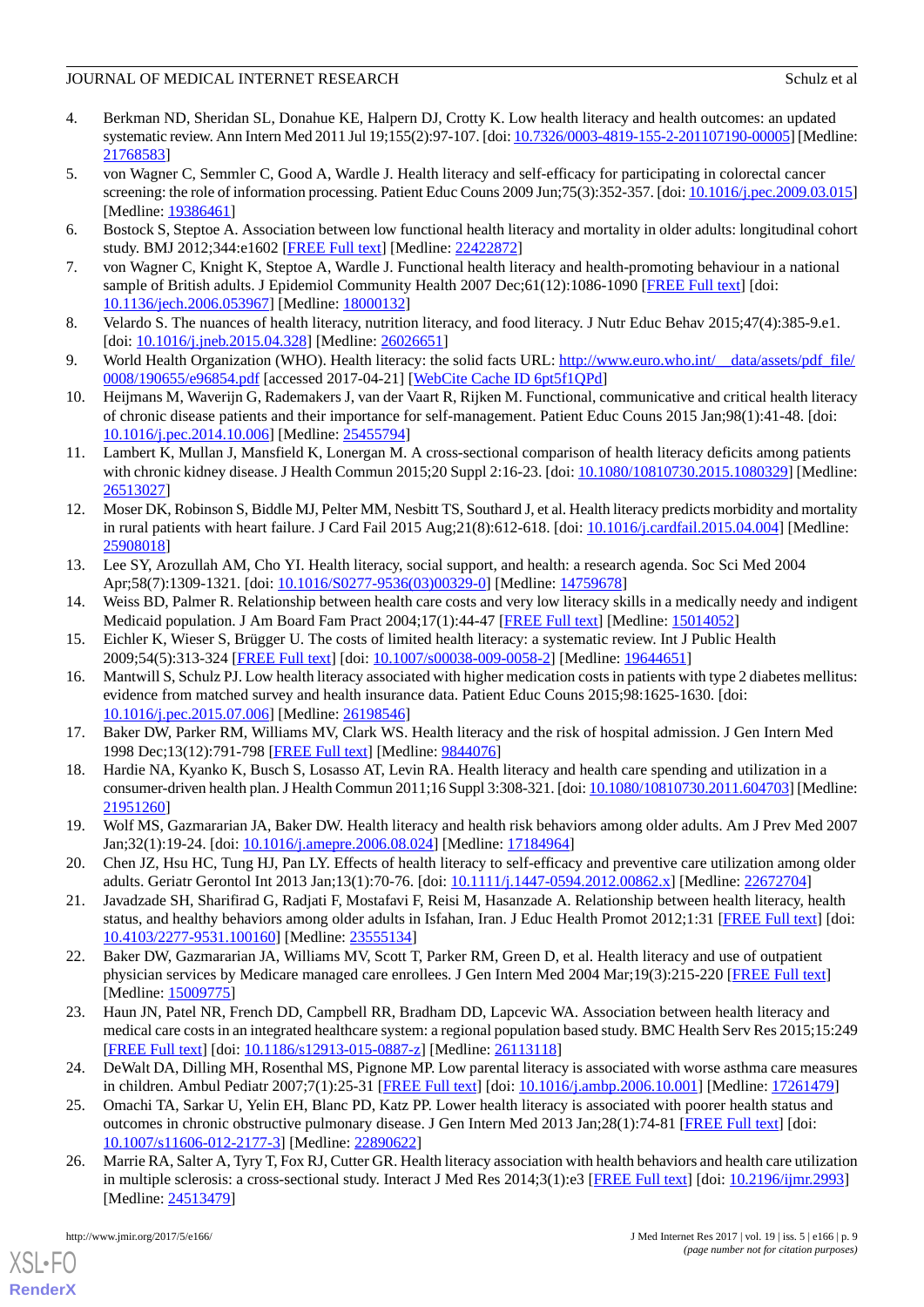- <span id="page-9-0"></span>27. Murray MD, Tu W, Wu J, Morrow D, Smith F, Brater DC. Factors associated with exacerbation of heart failure include treatment adherence and health literacy skills. Clin Pharmacol Ther 2009 Jun;85(6):651-658 [\[FREE Full text\]](http://europepmc.org/abstract/MED/19262464) [doi: [10.1038/clpt.2009.7\]](http://dx.doi.org/10.1038/clpt.2009.7) [Medline: [19262464\]](http://www.ncbi.nlm.nih.gov/entrez/query.fcgi?cmd=Retrieve&db=PubMed&list_uids=19262464&dopt=Abstract)
- <span id="page-9-1"></span>28. Rasu RS, Bawa WA, Suminski R, Snella K, Warady B. Health literacy impact on national healthcare utilization and expenditure. Int J Health Policy Manag 2015;4(11):747-755 [\[FREE Full text\]](http://europepmc.org/abstract/MED/26673335) [doi: [10.15171/ijhpm.2015.151\]](http://dx.doi.org/10.15171/ijhpm.2015.151) [Medline: [26673335](http://www.ncbi.nlm.nih.gov/entrez/query.fcgi?cmd=Retrieve&db=PubMed&list_uids=26673335&dopt=Abstract)]
- <span id="page-9-3"></span><span id="page-9-2"></span>29. Baker DW, Parker RM, Williams MV, Pitkin K, Parikh NS, Coates W, et al. The health care experience of patients with low literacy. Arch Fam Med 1996 Jun;5(6):329-334. [Medline: [8640322](http://www.ncbi.nlm.nih.gov/entrez/query.fcgi?cmd=Retrieve&db=PubMed&list_uids=8640322&dopt=Abstract)]
- <span id="page-9-4"></span>30. Paasche-Orlow MK, Wolf MS. The causal pathways linking health literacy to health outcomes. Am J Health Behav 2007;31 Suppl 1:S19-S26. [doi:  $10.5555/aibb.2007.31.supp.S19$ ] [Medline: [17931132](http://www.ncbi.nlm.nih.gov/entrez/query.fcgi?cmd=Retrieve&db=PubMed&list_uids=17931132&dopt=Abstract)]
- <span id="page-9-5"></span>31. Baker DW, Gazmararian JA, Williams MV, Scott T, Parker RM, Green D, et al. Functional health literacy and the risk of hospital admission among Medicare managed care enrollees. Am J Public Health 2002 Aug;92(8):1278-1283. [Medline: [12144984](http://www.ncbi.nlm.nih.gov/entrez/query.fcgi?cmd=Retrieve&db=PubMed&list_uids=12144984&dopt=Abstract)]
- <span id="page-9-6"></span>32. Cho YI, Lee SY, Arozullah AM, Crittenden KS. Effects of health literacy on health status and health service utilization amongst the elderly. Soc Sci Med 2008 Apr;66(8):1809-1816. [doi: [10.1016/j.socscimed.2008.01.003\]](http://dx.doi.org/10.1016/j.socscimed.2008.01.003) [Medline: [18295949\]](http://www.ncbi.nlm.nih.gov/entrez/query.fcgi?cmd=Retrieve&db=PubMed&list_uids=18295949&dopt=Abstract)
- <span id="page-9-7"></span>33. Karimi S, Keyvanara M, Hosseini M, Jazi MJ, Khorasani E. The relationship between health literacy with health status and healthcare utilization in 18-64 years old people in Isfahan. J Educ Health Promot 2014 Jun;3:75 [\[FREE Full text\]](http://www.jehp.net/article.asp?issn=2277-9531;year=2014;volume=3;issue=1;spage=75;epage=75;aulast=Karimi) [doi: [10.4103/2277-9531.134910\]](http://dx.doi.org/10.4103/2277-9531.134910) [Medline: [25077168](http://www.ncbi.nlm.nih.gov/entrez/query.fcgi?cmd=Retrieve&db=PubMed&list_uids=25077168&dopt=Abstract)]
- <span id="page-9-8"></span>34. Lincoln A, Paasche-Orlow MK, Cheng DM, Lloyd-Travaglini C, Caruso C, Saitz R, et al. Impact of health literacy on depressive symptoms and mental health-related: quality of life among adults with addiction. J Gen Intern Med 2006 Aug;21(8):818-822 [\[FREE Full text](http://onlinelibrary.wiley.com/resolve/openurl?genre=article&sid=nlm:pubmed&issn=0884-8734&date=2006&volume=21&issue=8&spage=818)] [doi: [10.1111/j.1525-1497.2006.00533.x](http://dx.doi.org/10.1111/j.1525-1497.2006.00533.x)] [Medline: [16881940\]](http://www.ncbi.nlm.nih.gov/entrez/query.fcgi?cmd=Retrieve&db=PubMed&list_uids=16881940&dopt=Abstract)
- <span id="page-9-9"></span>35. Wood MR, Price JH, Dake JA, Telljohann SK, Khuder SA. African American parents'/guardians' health literacy and self-efficacy and their child's level of asthma control. J Pediatr Nurs 2010 Oct;25(5):418-427. [doi: [10.1016/j.pedn.2009.05.003](http://dx.doi.org/10.1016/j.pedn.2009.05.003)] [Medline: [20816565\]](http://www.ncbi.nlm.nih.gov/entrez/query.fcgi?cmd=Retrieve&db=PubMed&list_uids=20816565&dopt=Abstract)
- <span id="page-9-11"></span><span id="page-9-10"></span>36. Peterson PN, Shetterly SM, Clarke CL, Bekelman DB, Chan PS, Allen LA, et al. Health literacy and outcomes among patients with heart failure. JAMA 2011 Apr 27;305(16):1695-1701 [\[FREE Full text\]](http://europepmc.org/abstract/MED/21521851) [doi: [10.1001/jama.2011.512\]](http://dx.doi.org/10.1001/jama.2011.512) [Medline: [21521851](http://www.ncbi.nlm.nih.gov/entrez/query.fcgi?cmd=Retrieve&db=PubMed&list_uids=21521851&dopt=Abstract)]
- <span id="page-9-12"></span>37. Schulz PJ, Nakamoto K. Health literacy and patient empowerment in health communication: The importance of separating conjoined twins. Patient Educ Couns 2013 Jan;90(1):4-11. [doi: [10.1016/j.pec.2012.09.006](http://dx.doi.org/10.1016/j.pec.2012.09.006)]
- <span id="page-9-13"></span>38. National Network of Libraries of Medicine. Health Literacy URL:<https://nnlm.gov/outreach/consumer/hlthlit.html> [accessed 2016-07-01] [\[WebCite Cache ID 6ifsgflMP\]](http://www.webcitation.org/

                                            6ifsgflMP)
- <span id="page-9-14"></span>39. Schulz PJ, Nakamoto K. Patient behavior and the benefits of artificial intelligence: the perils of "dangerous" literacy and illusory patient empowerment. Patient Educ Couns 2013 Aug;92(2):223-228. [doi: [10.1016/j.pec.2013.05.002](http://dx.doi.org/10.1016/j.pec.2013.05.002)]
- <span id="page-9-15"></span>40. Schulz P, Nakamoto K. Thematic section on enhancing health literacy through communication. Stud Commun Sci 2006;5(2):1-10.
- <span id="page-9-16"></span>41. Connolly KK, Crosby ME. Examining e-Health literacy and the digital divide in an underserved population in Hawai'i. Hawaii J Med Public Health 2014 Feb; 73(2): 44-48 [[FREE Full text](http://europepmc.org/abstract/MED/24567867)] [Medline: [24567867](http://www.ncbi.nlm.nih.gov/entrez/query.fcgi?cmd=Retrieve&db=PubMed&list_uids=24567867&dopt=Abstract)]
- <span id="page-9-17"></span>42. Manafo E, Wong S. Exploring older adults' health information seeking behaviors. J Nutr Educ Behav 2012 Jan;44(1):85-89. [doi: [10.1016/j.jneb.2011.05.018\]](http://dx.doi.org/10.1016/j.jneb.2011.05.018)
- <span id="page-9-18"></span>43. Norman C. eHealth literacy 2.0: problems and opportunities with an evolving concept. J Med Internet Res 2011 Dec;13(4):e125 [\[FREE Full text\]](http://www.jmir.org/2011/4/e125/) [doi: [10.2196/jmir.2035\]](http://dx.doi.org/10.2196/jmir.2035) [Medline: [22193243](http://www.ncbi.nlm.nih.gov/entrez/query.fcgi?cmd=Retrieve&db=PubMed&list_uids=22193243&dopt=Abstract)]
- <span id="page-9-19"></span>44. Stellefson M, Hanik B, Chaney B, Chaney D, Tennant B, Chavarria EA. eHealth literacy among college students: a systematic review with implications for eHealth education. J Med Internet Res 2011 Dec;13(4):e102 [\[FREE Full text](http://www.jmir.org/2011/4/e102/)] [doi: [10.2196/jmir.1703](http://dx.doi.org/10.2196/jmir.1703)] [Medline: [22155629](http://www.ncbi.nlm.nih.gov/entrez/query.fcgi?cmd=Retrieve&db=PubMed&list_uids=22155629&dopt=Abstract)]
- <span id="page-9-21"></span><span id="page-9-20"></span>45. Mitsutake S, Shibata A, Ishii K, Okazaki K, Oka K. [Developing Japanese version of the eHealth Literacy Scale (eHEALS)]. Nihon Koshu Eisei Zasshi 2011 May;58(5):361-371. [Medline: [21905612\]](http://www.ncbi.nlm.nih.gov/entrez/query.fcgi?cmd=Retrieve&db=PubMed&list_uids=21905612&dopt=Abstract)
- 46. Neter E, Brainin E, Baron-Epel O. The dimensionality of health literacy and eHealth literacy. The European Health Psychologist 2015;17(6):275-280.
- <span id="page-9-23"></span><span id="page-9-22"></span>47. Mitsutake S, Shibata A, Ishii K, Oka K. Associations of eHealth literacy with health behavior among adult internet users. J Med Internet Res 2016 Jul;18(7):e192 [[FREE Full text\]](http://www.jmir.org/2016/7/e192/) [doi: [10.2196/jmir.5413](http://dx.doi.org/10.2196/jmir.5413)] [Medline: [27432783\]](http://www.ncbi.nlm.nih.gov/entrez/query.fcgi?cmd=Retrieve&db=PubMed&list_uids=27432783&dopt=Abstract)
- <span id="page-9-24"></span>48. Yang S, Luo Y, Chiang C. The associations among individual factors, eHealth literacy, and health-promoting lifestyles among college students. J Med Internet Res 2017 Jan 10;19(1):e15 [\[FREE Full text\]](http://www.jmir.org/2017/1/e15) [doi: [10.2196/jmir.5964\]](http://dx.doi.org/10.2196/jmir.5964) [Medline: [28073739](http://www.ncbi.nlm.nih.gov/entrez/query.fcgi?cmd=Retrieve&db=PubMed&list_uids=28073739&dopt=Abstract)]
- 49. Wicks P, Massagli M, Frost J, Brownstein C, Okun S, Vaughan T, et al. Sharing health data for better outcomes on PatientsLikeMe. J Med Internet Res 2010 Jun 14;12(2):e19. [doi: [10.2196/jmir.1549\]](http://dx.doi.org/10.2196/jmir.1549)
- 50. Choi NG, Dinitto DM. Internet use among older adults: association with health needs, psychological capital, and social capital. J Med Internet Res 2013 May;15(5):e97 [[FREE Full text](http://www.jmir.org/2013/5/e97/)] [doi: [10.2196/jmir.2333](http://dx.doi.org/10.2196/jmir.2333)] [Medline: [23681083](http://www.ncbi.nlm.nih.gov/entrez/query.fcgi?cmd=Retrieve&db=PubMed&list_uids=23681083&dopt=Abstract)]
- 51. Neter E, Brainin E. eHealth literacy: extending the digital divide to the realm of health information. J Med Internet Res 2012 Jan;14(1):e19 [[FREE Full text](http://www.jmir.org/2012/1/e19/)] [doi: [10.2196/jmir.1619](http://dx.doi.org/10.2196/jmir.1619)] [Medline: [22357448](http://www.ncbi.nlm.nih.gov/entrez/query.fcgi?cmd=Retrieve&db=PubMed&list_uids=22357448&dopt=Abstract)]

[XSL](http://www.w3.org/Style/XSL)•FO **[RenderX](http://www.renderx.com/)**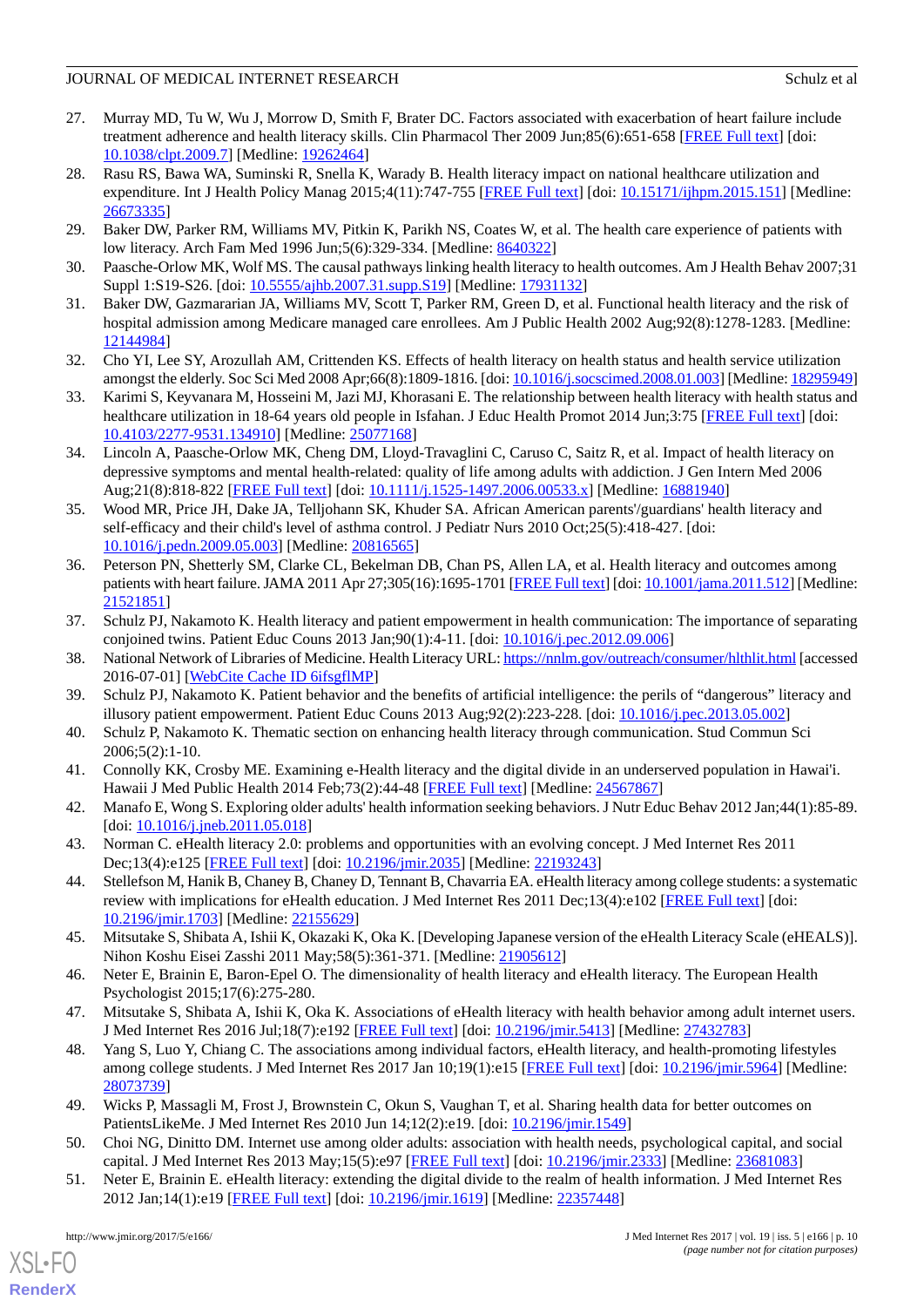- <span id="page-10-0"></span>52. Tennant B, Stellefson M, Dodd V, Chaney B, Chaney D, Paige S, et al. eHealth literacy and Web 2.0 health information seeking behaviors among baby boomers and older adults. J Med Internet Res 2015;17(3):e70 [\[FREE Full text](http://www.jmir.org/2015/3/e70/)] [doi: [10.2196/jmir.3992](http://dx.doi.org/10.2196/jmir.3992)] [Medline: [25783036](http://www.ncbi.nlm.nih.gov/entrez/query.fcgi?cmd=Retrieve&db=PubMed&list_uids=25783036&dopt=Abstract)]
- <span id="page-10-1"></span>53. Chang FC, Chiu CH, Chen PH, Miao NF, Lee CM, Chiang JT, et al. Relationship between parental and adolescent eHealth literacy and online health information seeking in Taiwan. Cyberpsychol Behav Soc Netw 2015 Oct;18(10):618-624. [doi: [10.1089/cyber.2015.0110](http://dx.doi.org/10.1089/cyber.2015.0110)] [Medline: [26375050](http://www.ncbi.nlm.nih.gov/entrez/query.fcgi?cmd=Retrieve&db=PubMed&list_uids=26375050&dopt=Abstract)]
- <span id="page-10-2"></span>54. Lee YJ, Boden-Albala B, Jia H, Wilcox A, Bakken S. The association between online health information-seeking behaviors and health behaviors among Hispanics in New York City: a community-based cross-sectional study. J Med Internet Res 2015 Nov;17(11):e261 [[FREE Full text](http://www.jmir.org/2015/11/e261/)] [doi: [10.2196/jmir.4368](http://dx.doi.org/10.2196/jmir.4368)] [Medline: [26611438\]](http://www.ncbi.nlm.nih.gov/entrez/query.fcgi?cmd=Retrieve&db=PubMed&list_uids=26611438&dopt=Abstract)
- <span id="page-10-3"></span>55. Agree EM, King AC, Castro CM, Wiley A, Borzekowski DL. "It's got to be on this page": age and cognitive style in a study of online health information seeking. J Med Internet Res 2015;17(3):e79 [\[FREE Full text\]](http://www.jmir.org/2015/3/e79/) [doi: [10.2196/jmir.3352\]](http://dx.doi.org/10.2196/jmir.3352) [Medline: [25831483](http://www.ncbi.nlm.nih.gov/entrez/query.fcgi?cmd=Retrieve&db=PubMed&list_uids=25831483&dopt=Abstract)]
- <span id="page-10-4"></span>56. Diviani N, van den Putte B, Giani S, van Weert JC. Low health literacy and evaluation of online health information: a systematic review of the literature. J Med Internet Res 2015 May;17(5):e112 [[FREE Full text](http://www.jmir.org/2015/5/e112/)] [doi: [10.2196/jmir.4018](http://dx.doi.org/10.2196/jmir.4018)] [Medline: [25953147](http://www.ncbi.nlm.nih.gov/entrez/query.fcgi?cmd=Retrieve&db=PubMed&list_uids=25953147&dopt=Abstract)]
- <span id="page-10-5"></span>57. Diviani N, van den Putte B, Meppelink CS, van Weert JC. Exploring the role of health literacy in the evaluation of online health information: insights from a mixed-methods study. Patient Educ Couns 2016 Jun;99(6):1017-1025. [doi: [10.1016/j.pec.2016.01.007\]](http://dx.doi.org/10.1016/j.pec.2016.01.007)
- <span id="page-10-6"></span>58. Suri VR, Majid S, Chang YK, Foo S. Assessing the influence of health literacy on health information behaviors: a multi-domain skills-based approach. Patient Educ Couns 2016;99(6):1038-1045. [doi: [10.1016/j.pec.2015.12.017\]](http://dx.doi.org/10.1016/j.pec.2015.12.017])]
- <span id="page-10-7"></span>59. Car J, Lang B, Colledge A, Ung C, Majeed A. Interventions for enhancing consumers' online health literacy. Cochrane Database Syst Rev 2011(6):CD007092. [doi: [10.1002/14651858.CD007092.pub2\]](http://dx.doi.org/10.1002/14651858.CD007092.pub2) [Medline: [21678364](http://www.ncbi.nlm.nih.gov/entrez/query.fcgi?cmd=Retrieve&db=PubMed&list_uids=21678364&dopt=Abstract)]
- <span id="page-10-8"></span>60. Camerini AL, Schulz PJ. Health literacy and patient empowerment: separating con-joined twins in the context of chronic low back pain. PLoS ONE 2015 Feb 13;10(2):e0118032. [doi: [10.1371/journal.pone.0118032](http://dx.doi.org/10.1371/journal.pone.0118032)]
- <span id="page-10-9"></span>61. Riva S, Camerini AL, Allam A, Schulz PJ. Interactive sections of an Internet-based intervention increase empowerment of chronic back pain patients: randomized controlled trial. J Med Internet Res 2014 Aug;16(8):e180 [\[FREE Full text](http://www.jmir.org/2014/8/e180/)] [doi: [10.2196/jmir.3474](http://dx.doi.org/10.2196/jmir.3474)] [Medline: [25119374](http://www.ncbi.nlm.nih.gov/entrez/query.fcgi?cmd=Retrieve&db=PubMed&list_uids=25119374&dopt=Abstract)]
- <span id="page-10-11"></span><span id="page-10-10"></span>62. Soellner R, Huber S, Reder M. The concept of eHealth literacy and its measurement: German translation of the eHEALS. J Media Psychol 2014;26(1):29-38 [[FREE Full text\]](http://econtent.hogrefe.com/doi/abs/10.1027/1864-1105/a000104)
- <span id="page-10-12"></span>63. Humpel N, O'Loughlin K, Wells Y, Kendig H. The health of Australian baby boomers. Australas J Ageing 2010 Mar;29(1):8-13. [doi: [10.1111/j.1741-6612.2010.00412.x](http://dx.doi.org/10.1111/j.1741-6612.2010.00412.x)] [Medline: [20398080](http://www.ncbi.nlm.nih.gov/entrez/query.fcgi?cmd=Retrieve&db=PubMed&list_uids=20398080&dopt=Abstract)]
- <span id="page-10-13"></span>64. Quine S, Carter S. Australian baby boomers' expectations and plans for their old age. Australas J Ageing 2006;25(1):3-8.
- <span id="page-10-14"></span>65. Fox S, Duggan M. Pew Research Center. 2013 Jan 15. Health online 2013 URL: [http://pewinternet.org/Reports/2013/](http://pewinternet.org/Reports/2013/Health-online.aspx) [Health-online.aspx](http://pewinternet.org/Reports/2013/Health-online.aspx) [accessed 2016-07-01] [[WebCite Cache ID 6ifuQZgKC\]](http://www.webcitation.org/

                                            6ifuQZgKC)
- <span id="page-10-15"></span>66. Norman CD, Skinner HA. eHEALS: the eHealth literacy scale. J Med Internet Res 2006;8(4):e2. [doi: [10.2196/jmir.8.4.e27\]](http://dx.doi.org/10.2196/jmir.8.4.e27) [Medline: [17213046](http://www.ncbi.nlm.nih.gov/entrez/query.fcgi?cmd=Retrieve&db=PubMed&list_uids=17213046&dopt=Abstract)]
- 67. Hayes AF, Preacher KJ, Myers TA. Mediation and the estimation of indirect effects in political communication research. In: Bucy E, Holbert RL, editors. Sourcebook for political communication research: Methods, measures, and analytical techniques. New York: Routledge; 2011:434-465.
- 68. Hayes AF. Introduction to Mediation, Moderation, and Conditional Process Analysis: A Regression-Based Approach (Methodology in the Social Sciences). New York, London: The Guilford Press; 2012.

# **Abbreviations**

**GP:** general practitioner

**ICT:** information and communication technologies

*Edited by G Eysenbach; submitted 07.07.16; peer-reviewed by R Jacobs, YJ Lee, E Neter, E Chavarria; comments to author 17.11.16; revised version received 06.12.16; accepted 15.03.17; published 16.05.17 Please cite as: Schulz PJ, Fitzpatrick MA, Hess A, Sudbury-Riley L, Hartung U Effects of eHealth Literacy on General Practitioner Consultations: A Mediation Analysis J Med Internet Res 2017;19(5):e166 URL: <http://www.jmir.org/2017/5/e166/> doi: [10.2196/jmir.6317](http://dx.doi.org/10.2196/jmir.6317) PMID: [28512081](http://www.ncbi.nlm.nih.gov/entrez/query.fcgi?cmd=Retrieve&db=PubMed&list_uids=28512081&dopt=Abstract)*